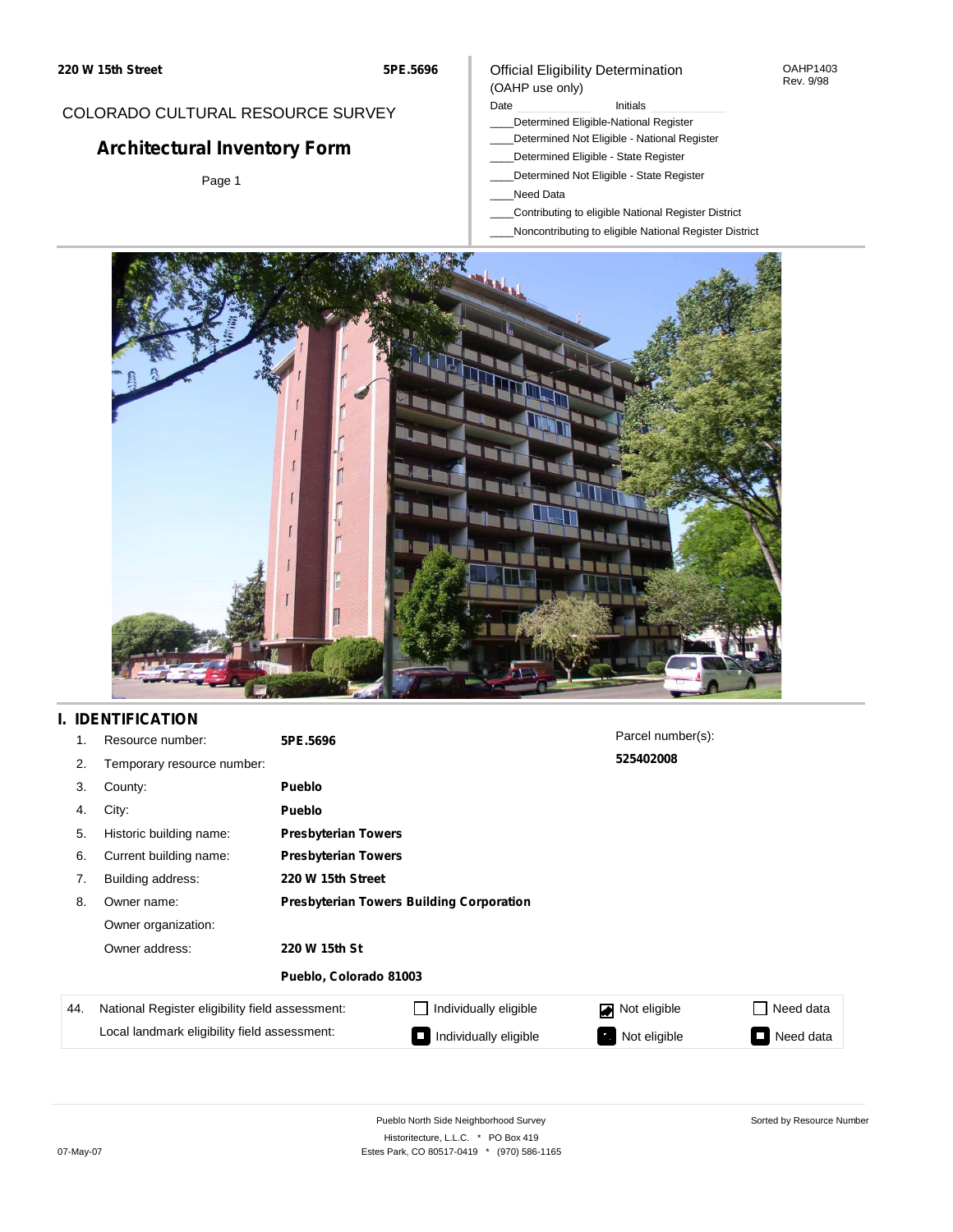Sorted by Resource Number

## **Architectural Inventory Form**

Page 2

#### P.M.: **6th** Township: **20S** Range: **65W 25** UTM reference zone: **13** 10. Easting: **534208** Northing: **4236808** USGS quad name: **Northeast Pueblo** 11. Year: **1961 (Photorevised 1970 and 1974)** Scale: **7.5** Lot(s) : **West 3 feet of Lot 4 and all of Lots 5 through 14; Block 20 of Henry C. Brown's Addition. Also, the west 34 feet of Lot 3, all of Lots 4 through 8, and all of Lot 12; Block 9 of County Addition.** Addition: **Henry C. Brown's Addition** Year of addition: **1889** 9. P.M. 12. Lot(s): of SE 1/4 of SE 1/4 of NE 1/4 of Section **SW** 1/4 **SE** 1/4 **SE** 1/4 **NE** 1/4

13. Boundary description and justification:

**II. GEOGRAPHIC INFORMATION**

The boundary, as described above, contains but does not exceed the land historically associated with this property.

Metes and bounds exist:

П

### **III. ARCHITECTURAL DESCRIPTION**

| 14. | Building plan (footprint, shape):    | <b>Rectangular Plan</b>       |                       |
|-----|--------------------------------------|-------------------------------|-----------------------|
|     | Other building plan descriptions:    |                               |                       |
| 15. | Dimensions in feet (length x width): | 9,851 square feet (per floor) |                       |
| 16. | Number of stories:                   | 111/2                         |                       |
| 17. | Primary external wall material(s):   | <b>Brick</b>                  | Other wall materials: |
|     |                                      |                               |                       |
| 18. | Roof configuration:                  | <b>Flat Roof</b>              |                       |
|     | Other roof configurations:           |                               |                       |
| 19. | Primary external roof material:      | <b>Asphalt Roof</b>           |                       |
|     | Other roof materials:                |                               |                       |
| 20. | Special features:                    | <b>Balcony</b>                |                       |
|     |                                      | Porch                         |                       |

#### 21. General architectural description:

Oriented to the north, this 11-and-half-story apartment building rests on a concrete foundation. A brown-red, raked-brick veneer clads the exterior walls. Windows are generally 1-beside-1-light, sliding-sash, with aluminum frames; however, some have been replaced with 1-over-1-light, double-hung sash windows, with white vinyl frames. Doors are generally plate glass. Those exiting onto porches or balconies are sliding. Secondary doors are steel slab. The facade is broken into 5 vertical bays. Each bay hosts 11 levels of porches or balconies. These porches have brown-painted steel railings, with yellow-painted, steel mesh panels. Some of the porches or balconies have been enclosed with 1-beside-1-light, sliding-sash windows, louvered windows, or screens. The rear elevation hosts the same number of bays, but a brick shaft east of center divides them. As well, the balconies across the rear elevation are narrower than those across the front façade. The principal doorway opens in the center of the facade. It hosts paired, plate-glass doors, with plate-glass sidelights. Approaching it are 4 concrete steps. Sheltering the steps is a protruding, flat-roofed structure, on brown-painted steel supports. Similar door configurations open near the center of all other elevation. The broadly overhanging eaves are concrete. A rectangular structure caps the building. Above it is the elevator **penthouse. Asphalt and gravel cover the flat roof, which also hosts an antenna array.**

22. Architectural style:

**Modern Movements**

Pueblo North Side Neighborhood Survey Historitecture, L.L.C. \* PO Box 419 07-May-07 Estes Park, CO 80517-0419 \* (970) 586-1165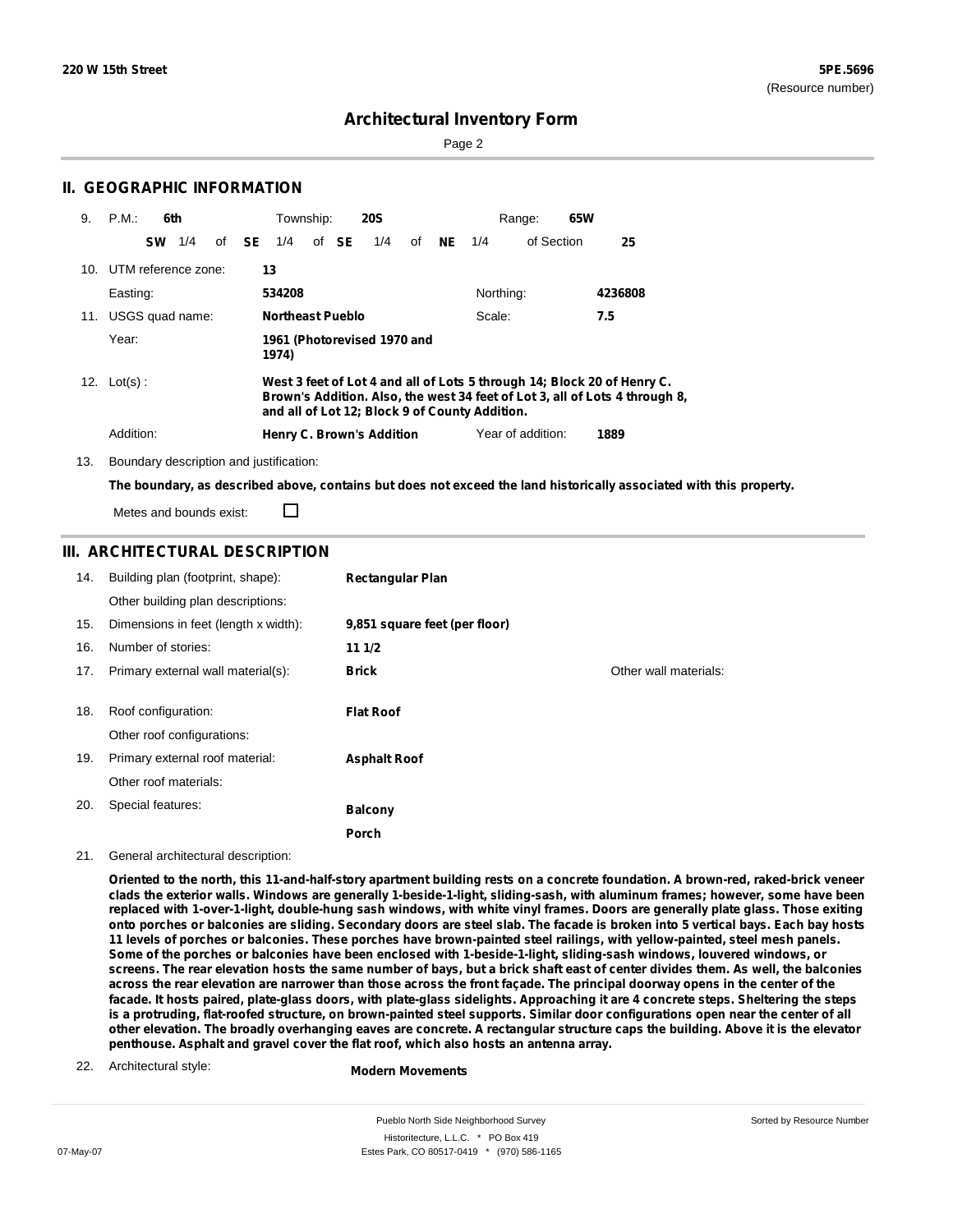Page 3

Other architectural styles:

Building type:

23. Landscape or special setting features:

This property is located on terrain sloping downward from north to south, with an elevation of around 4,700 feet above mean sea level. The neighborhood features modest, one- and two-story houses and commercial buildings, with some residential and medical-related buildings towering many stories above the rest of the landscape. Mineral Palace Park, a multi-block city-owned park, is located directly north, across West 15th Street. Setbacks from West 15th Street are generally the same on this block. This property is situated on the southeast corner of West 15th and Court streets. Grass covers the strips separating the sidewalk from the streets. A planted-grass yard, with mature landscaping, covers the north and west yards. To the east and **south are macadam parking lots.**

#### 24. Associated buildings, features or objects:

1 : Type: **Shed** Describe: **A standard kit-built or modular shed, manufactured by the Morgan Company, is tucked into the northwest, inside corner of the building. Oriented to the south, the structure lacks a formal foundation. The walls consist of tan-painted sheet metal. A door of the same material opens in the center of the front (south) elevation. The front-gabled roof also consists of tan-painted sheet metal.**

### **IV. ARCHITECTURAL HISTORY**

| 25. | Date of Construction:  | Estimate:                                       | Actual: | 1964                                                                                     |
|-----|------------------------|-------------------------------------------------|---------|------------------------------------------------------------------------------------------|
|     | Source of Information: |                                                 |         | Pueblo County Office of Tax Assessor. Property information card [internet].              |
| 26. | Architect:             | unknown                                         |         |                                                                                          |
|     | Source of information: |                                                 |         |                                                                                          |
| 27. | Builder:               | <b>Stavast-Davis Construction Company</b>       |         |                                                                                          |
|     | Source of information: | 1B.                                             |         | "Dedication Service Sunday For Presbyterian Towes." Pueblo Chieftain, 24 August 1963, p. |
| 28. | Original Owner:        | <b>Presbyterian Towers Building Corporation</b> |         |                                                                                          |
|     | Source of information: | 1B.                                             |         | "Dedication Service Sunday For Presbyterian Towes." Pueblo Chieftain, 24 August 1963, p. |

29. Construction history:

According to Pueblo County tax assessor records, this apartment building was completed in 1964. An analysis of the style, materials, and historical records corroborates this date. The only notable alterations since the date of construction have been the replacement of some windows and the enclosure of some balconies. These modifications appear to have occurred **throughout the lifespan of the building, from circa 1970 to the present.**

30. Location: **original** Date of move(s):

### **V. HISTORICAL ASSOCIATIONS**

| 31. | Original use(s):         | <b>Multiple Dwelling</b>                   |
|-----|--------------------------|--------------------------------------------|
|     | 32. Intermediate use(s): | <b>Multiple Dwelling</b>                   |
|     | 33. Current use(s):      | <b>Multiple Dwelling</b>                   |
|     | 34. Site type(s):        | <b>Apartment Building, Retirement Home</b> |

35. Historical background:

This apartment building, formally dedicated on August 25, 1963, was the vision of Pueblo's First Presbyterian Church and its board: Richard Quigg, Chelsie K. Pearson, John MacFarlane, John Stavast, Carl Dincler, Harry Torbit, Frank Tallman, Thomas F. Phelps, Joseph A. Bullen, Jr., and Rev. Harry G. Griffiths, pastor. They recognized the need for quality housing for Pueblo's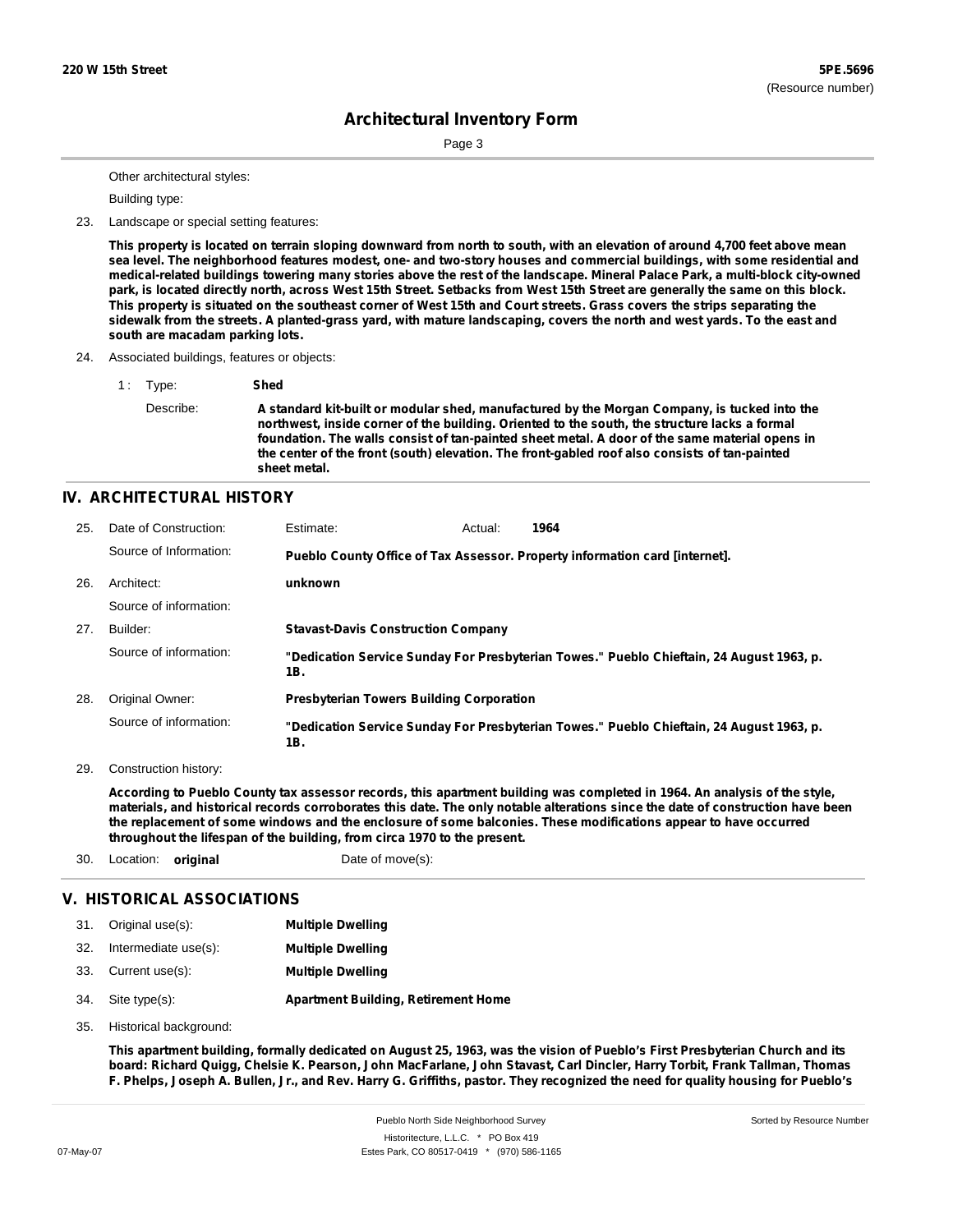Page 4

increasing elderly population. Thus, they obtained a Federal Housing Administration-secured loan to cover the estimated \$1.2 million construction costs. Plans called for an 11-story tower containing over 100 apartment units in 3 floor-plan sizes: "buffet," **1-bedroom, and 2-bedroom. The building would also boast a rooftop lounge.**

The newly formed Presbyterian Towers Building Corporation limited leasing to Pueblo resident 62 years old or older. **Denomination affiliation with the Presbyterian Church was not requirement for rental.**

**Beginning construction 2 weeks prior to the dedication ceremony, the Stavast-Davis Construction Company completed the** apartment building the following year. The Presbyterian Towers Building Corporation continues to oversee management of the property, which retains its original service objective of providing affordable, quality housing for Pueblo's senior citizens.

**"Occupants Being Signed For Presbyterian Towers." Pueblo Chieftain, 22 March 1962, p. 4B.**

**"Dedication Service Sunday For Presbyterian Towes." Pueblo Chieftain, 24 August 1963, p. 1B.**

<sup>36.</sup> Sources of information: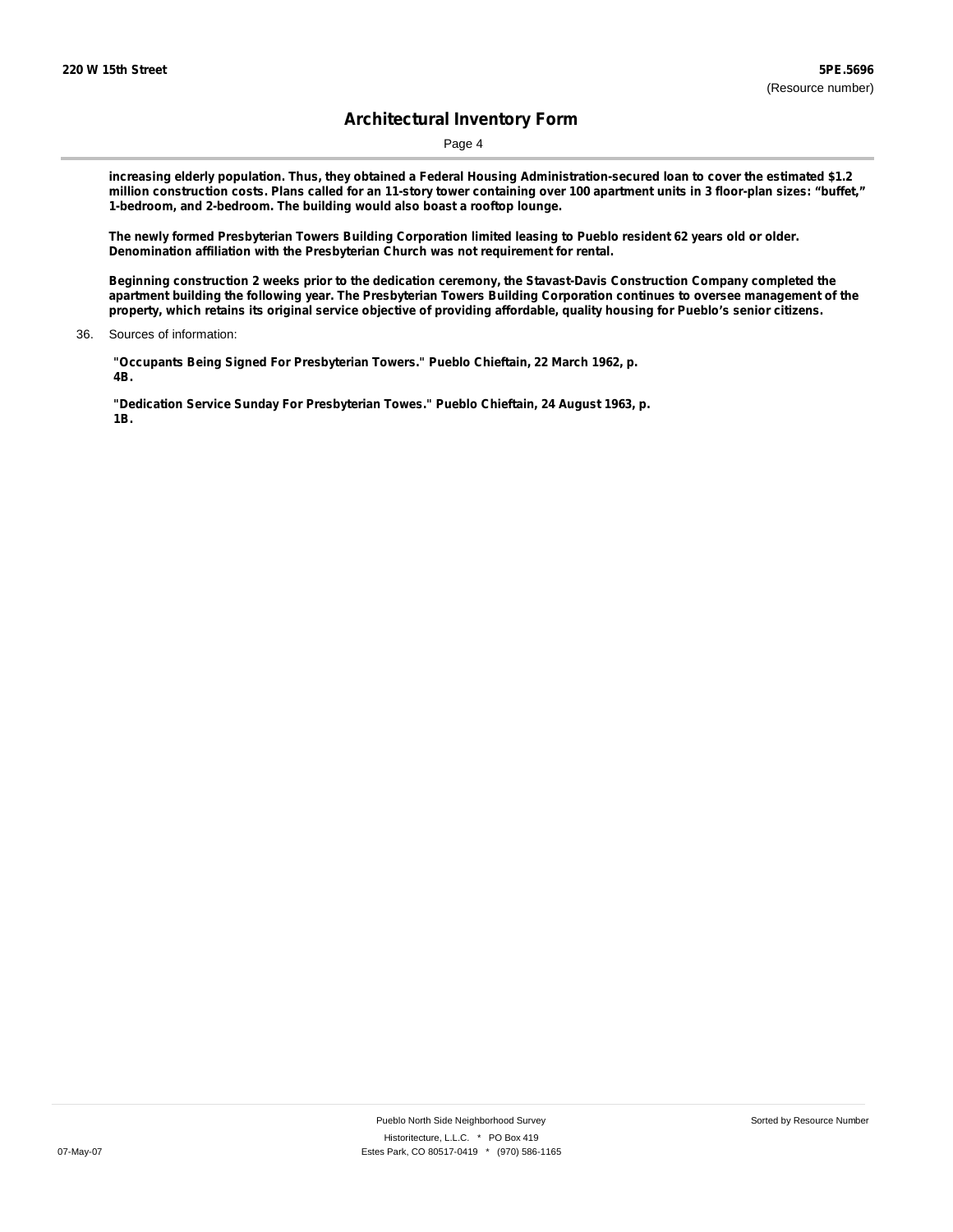$\sim$ 

Sorted by Resource Number

# **Architectural Inventory Form**

Page 5

|     | <b>VI. SIGNIFICANCE</b>                                                                                                                                                                                                                              |                                                                                                                                                                                                                                                                                                                                                                                                                                                                                                                                                                                                                                                                                                                                                                                                                                                                                                                                                                                                                                                                                                                                                                                                                                                                                                                                                                     |  |  |  |  |  |  |
|-----|------------------------------------------------------------------------------------------------------------------------------------------------------------------------------------------------------------------------------------------------------|---------------------------------------------------------------------------------------------------------------------------------------------------------------------------------------------------------------------------------------------------------------------------------------------------------------------------------------------------------------------------------------------------------------------------------------------------------------------------------------------------------------------------------------------------------------------------------------------------------------------------------------------------------------------------------------------------------------------------------------------------------------------------------------------------------------------------------------------------------------------------------------------------------------------------------------------------------------------------------------------------------------------------------------------------------------------------------------------------------------------------------------------------------------------------------------------------------------------------------------------------------------------------------------------------------------------------------------------------------------------|--|--|--|--|--|--|
| 37. | Local landmark designation:                                                                                                                                                                                                                          | Yes $\Box$<br>No.<br>$\mathcal{F}_\alpha$                                                                                                                                                                                                                                                                                                                                                                                                                                                                                                                                                                                                                                                                                                                                                                                                                                                                                                                                                                                                                                                                                                                                                                                                                                                                                                                           |  |  |  |  |  |  |
|     | Designation authority:                                                                                                                                                                                                                               |                                                                                                                                                                                                                                                                                                                                                                                                                                                                                                                                                                                                                                                                                                                                                                                                                                                                                                                                                                                                                                                                                                                                                                                                                                                                                                                                                                     |  |  |  |  |  |  |
|     | Date of designation:                                                                                                                                                                                                                                 |                                                                                                                                                                                                                                                                                                                                                                                                                                                                                                                                                                                                                                                                                                                                                                                                                                                                                                                                                                                                                                                                                                                                                                                                                                                                                                                                                                     |  |  |  |  |  |  |
| 38. | Applicable National Register criteria:                                                                                                                                                                                                               |                                                                                                                                                                                                                                                                                                                                                                                                                                                                                                                                                                                                                                                                                                                                                                                                                                                                                                                                                                                                                                                                                                                                                                                                                                                                                                                                                                     |  |  |  |  |  |  |
|     | $\mathsf{L}$<br>П<br>П<br>$\Box$<br>П<br>O<br>1a. History<br>$\mathbf{r}_\perp$<br><u>1b. History</u><br>$\overline{\phantom{a}}$<br>1c. History<br>$\Box$<br>$\Box$<br>$\sim$<br>$\overline{\phantom{a}}$<br>significant or influential innovation; | A. Associated with events that have made a significant contribution to the broad pattern of our history.<br>B. Associated with the lives of persons significant in our past.<br>C. Embodies the distinctive characteristics of a type, period, or method of construction, or represents the work<br>of a master, or that possess high artistic values, or represents a significant and distinguished entity whose<br>components may lack individual distinction.<br>D. Has yielded, or may be likely to yield, information important in history or prehistory.<br>Qualifies under Criteria Considerations A through G (see manual).<br>Does not meet any of the above National Register criteria.<br><b>Pueblo Standards for Designation:</b><br>Have direct association with the historical development of the city, state, or nation; or<br>Be the site of a significant historic event; or<br>Have direct and substantial association with a person or group of persons who had influence on society.<br>2a. Architecture<br>Embody distinguishing characteristics of an architectural style or type; or<br>2b. Architecture<br>Be a significant example of the work of a recognized architect or master builder, or<br>2c. Architecture<br>Contain elements of architectural design, engineering, materials, craftsmanship, or artistic merit which represent a |  |  |  |  |  |  |
|     | 2d. Architecture                                                                                                                                                                                                                                     |                                                                                                                                                                                                                                                                                                                                                                                                                                                                                                                                                                                                                                                                                                                                                                                                                                                                                                                                                                                                                                                                                                                                                                                                                                                                                                                                                                     |  |  |  |  |  |  |
|     | $\overline{\phantom{a}}$                                                                                                                                                                                                                             | Portray the environment of a group of people or physical development of an area of the city in an era of history<br>characterized by a distinctive architectural style.                                                                                                                                                                                                                                                                                                                                                                                                                                                                                                                                                                                                                                                                                                                                                                                                                                                                                                                                                                                                                                                                                                                                                                                             |  |  |  |  |  |  |
|     | 3a. Geography                                                                                                                                                                                                                                        |                                                                                                                                                                                                                                                                                                                                                                                                                                                                                                                                                                                                                                                                                                                                                                                                                                                                                                                                                                                                                                                                                                                                                                                                                                                                                                                                                                     |  |  |  |  |  |  |
|     |                                                                                                                                                                                                                                                      | Have a prominent location or be an established, familiar, and orienting visual feature of the contemporary city, or                                                                                                                                                                                                                                                                                                                                                                                                                                                                                                                                                                                                                                                                                                                                                                                                                                                                                                                                                                                                                                                                                                                                                                                                                                                 |  |  |  |  |  |  |
|     | 3b. Geography<br>or rarity; or                                                                                                                                                                                                                       | Promote understanding and appreciation of Pueblo's environment by means of distinctive physical characteristics                                                                                                                                                                                                                                                                                                                                                                                                                                                                                                                                                                                                                                                                                                                                                                                                                                                                                                                                                                                                                                                                                                                                                                                                                                                     |  |  |  |  |  |  |
|     | 3c. Geography                                                                                                                                                                                                                                        |                                                                                                                                                                                                                                                                                                                                                                                                                                                                                                                                                                                                                                                                                                                                                                                                                                                                                                                                                                                                                                                                                                                                                                                                                                                                                                                                                                     |  |  |  |  |  |  |
|     | Make a special contribution to Pueblo's distinctive character.<br>$\overline{\phantom{a}}$                                                                                                                                                           |                                                                                                                                                                                                                                                                                                                                                                                                                                                                                                                                                                                                                                                                                                                                                                                                                                                                                                                                                                                                                                                                                                                                                                                                                                                                                                                                                                     |  |  |  |  |  |  |
|     | Not Applicable                                                                                                                                                                                                                                       |                                                                                                                                                                                                                                                                                                                                                                                                                                                                                                                                                                                                                                                                                                                                                                                                                                                                                                                                                                                                                                                                                                                                                                                                                                                                                                                                                                     |  |  |  |  |  |  |
|     | $\Box$                                                                                                                                                                                                                                               | Does not meet any of the above Pueblo landmark criteria.                                                                                                                                                                                                                                                                                                                                                                                                                                                                                                                                                                                                                                                                                                                                                                                                                                                                                                                                                                                                                                                                                                                                                                                                                                                                                                            |  |  |  |  |  |  |
| 39. | Area(s) of Significance:                                                                                                                                                                                                                             | <b>Not Applicable</b>                                                                                                                                                                                                                                                                                                                                                                                                                                                                                                                                                                                                                                                                                                                                                                                                                                                                                                                                                                                                                                                                                                                                                                                                                                                                                                                                               |  |  |  |  |  |  |
| 40. | Period of Significance:                                                                                                                                                                                                                              | n/a                                                                                                                                                                                                                                                                                                                                                                                                                                                                                                                                                                                                                                                                                                                                                                                                                                                                                                                                                                                                                                                                                                                                                                                                                                                                                                                                                                 |  |  |  |  |  |  |
| 41. | National:<br>Level of significance:<br>State<br>Local<br>U                                                                                                                                                                                           |                                                                                                                                                                                                                                                                                                                                                                                                                                                                                                                                                                                                                                                                                                                                                                                                                                                                                                                                                                                                                                                                                                                                                                                                                                                                                                                                                                     |  |  |  |  |  |  |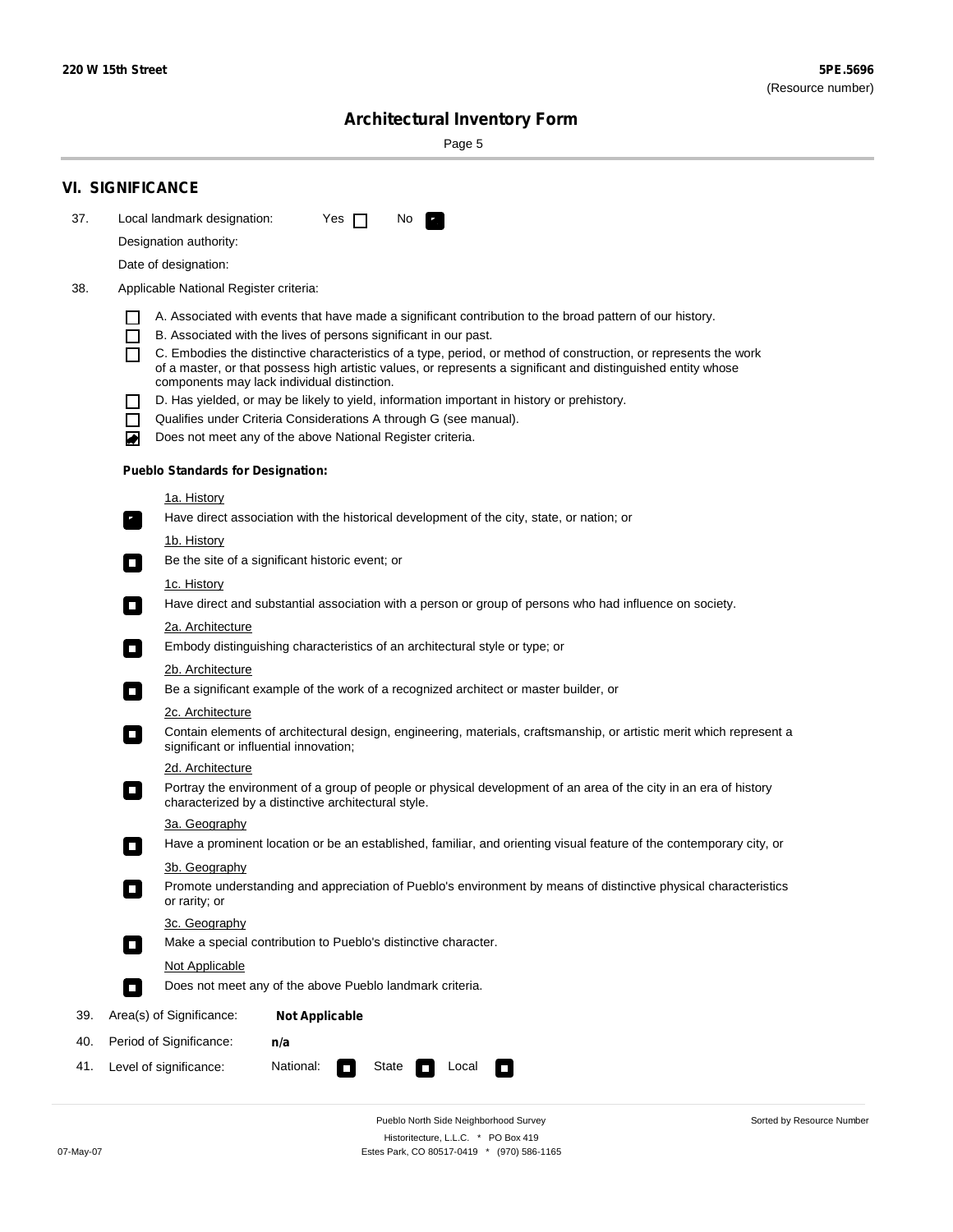Page 6

#### 42. Statement of significance:

Because this property is less than 50 years old and does not meet any of criteria considerations A through G, it is ineligible for listing in the National Register of Historic Places. Moreover, the architectural and historical significance are not to the extent that the property would qualify for individual listing in the Colorado State Register of Historic Properties or as a City of Pueblo landmark. Given its age, the property should not be considered a contributing resource within any potential historic **district.**

43. Assessment of historic physical integrity related to significance:

Constructed in 1964, this apartment buildings exhibits a moderately high level of physical integrity relative to the seven aspects of integrity as defined by the National Park Service and the Colorado Historical Society: location, setting, design, materials, workmanship, feeling, and association. Modifications have been limited to the replacement of some small windows and the enclosure of some balconies. This property certainly retains sufficient physical integrity to convey its architectural **and historical significance.**

### **VII. NATIONAL REGISTER ELIGIBILITY ASSESSMENT**

| 44. |                                                                                                                                                                                                                                                                                                                                                       | National Register eligibility field assessment: |     |   |     | $\Box$ Individually eligible | Not eligible | $\Box$ Need data |
|-----|-------------------------------------------------------------------------------------------------------------------------------------------------------------------------------------------------------------------------------------------------------------------------------------------------------------------------------------------------------|-------------------------------------------------|-----|---|-----|------------------------------|--------------|------------------|
|     |                                                                                                                                                                                                                                                                                                                                                       | Local landmark eligibility field assessment:    |     | п |     | Individually eligible        | Not eligible | Need data        |
| 45. |                                                                                                                                                                                                                                                                                                                                                       | Is there National Register district potential?  | Yes |   | No. | - n                          |              |                  |
|     | Discuss:<br>Pueblo's North Side Neighborhood represents the evolution of the city's professional middle and upper<br>classes. Its diversity of architectural styles and forms directly represents the city's changing economic and<br>cultural climates. As well, the neighborhood is distinctive because it appears to have evolved independently of |                                                 |     |   |     |                              |              |                  |

**the area's dominant industry, steel manufacturing.**

If there is National Register district potential, is this building contributing:

Yes Yes No No  $\blacksquare$  N/A  $\blacksquare$  $N/A$   $\Box$ 

46. If the building is in existing National Register district, is it contributing:

### **VIII. RECORDING INFORMATION**

| 47. | Photograph numbers): | <b>CD-ROM Photo Disc: North Side Photos</b><br>File Name(s): 15thstw220                                                       |
|-----|----------------------|-------------------------------------------------------------------------------------------------------------------------------|
|     | Negatives filed at:  | <b>Special Collections</b><br><b>Robert Hoag Rawlings Public Library</b><br>100 East Abriendo Avenue<br>Pueblo, CO 81004-4290 |
| 48. | Report title:        | <b>Pueblo North Side Neighborhood Survey</b>                                                                                  |
| 49. | $Date(s)$ :          | 07/20/05                                                                                                                      |
| 50. | Recorder(s):         | <b>Adam Thomas</b>                                                                                                            |
| 51. | Organization:        | Historitecture, L.L.C.                                                                                                        |
| 52. | Address:             | <b>PO Box 419</b>                                                                                                             |
|     |                      | Estes Park, CO 80517-0419                                                                                                     |
| 53. | Phone number(s):     | (970) 586-1165                                                                                                                |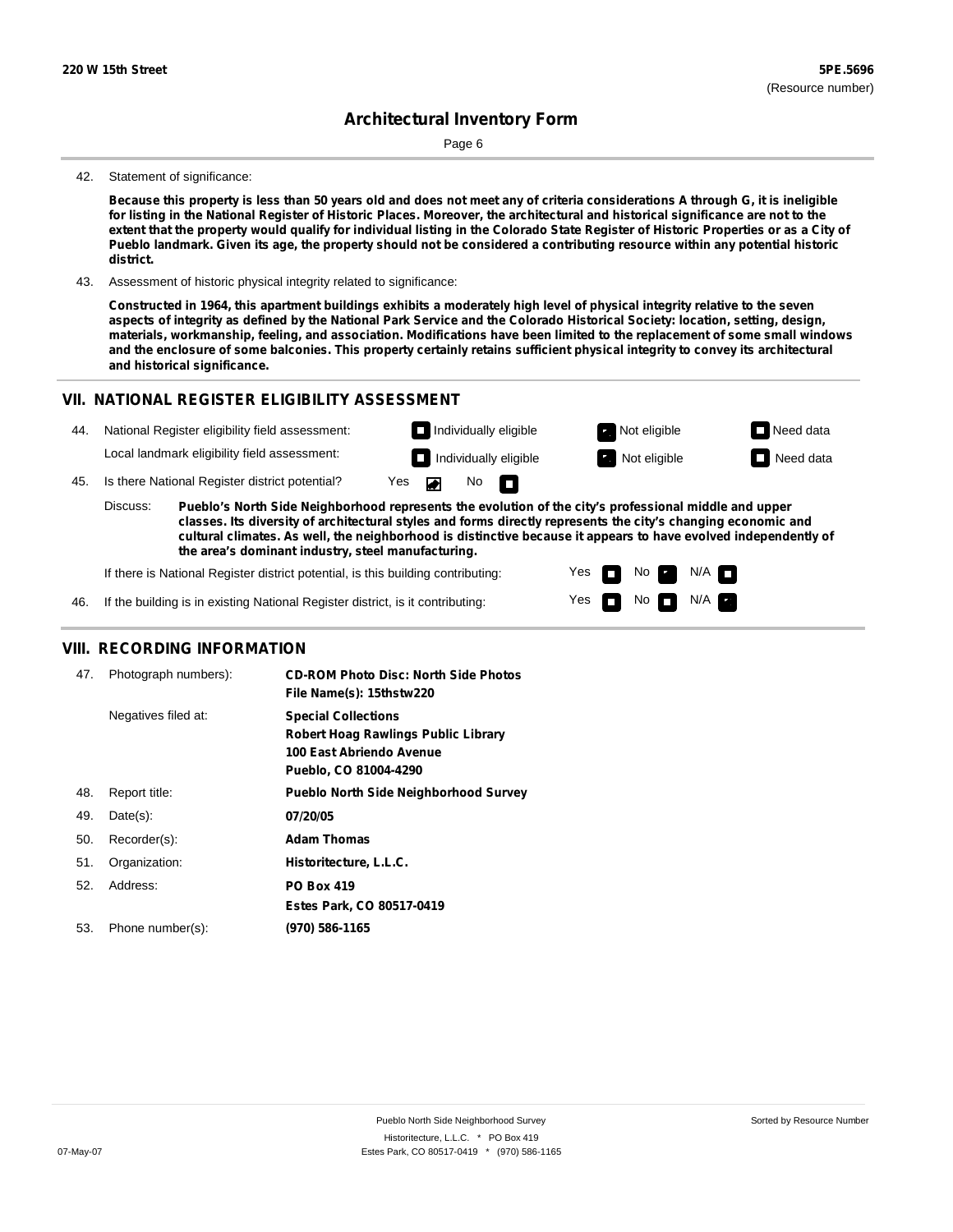

Page 7